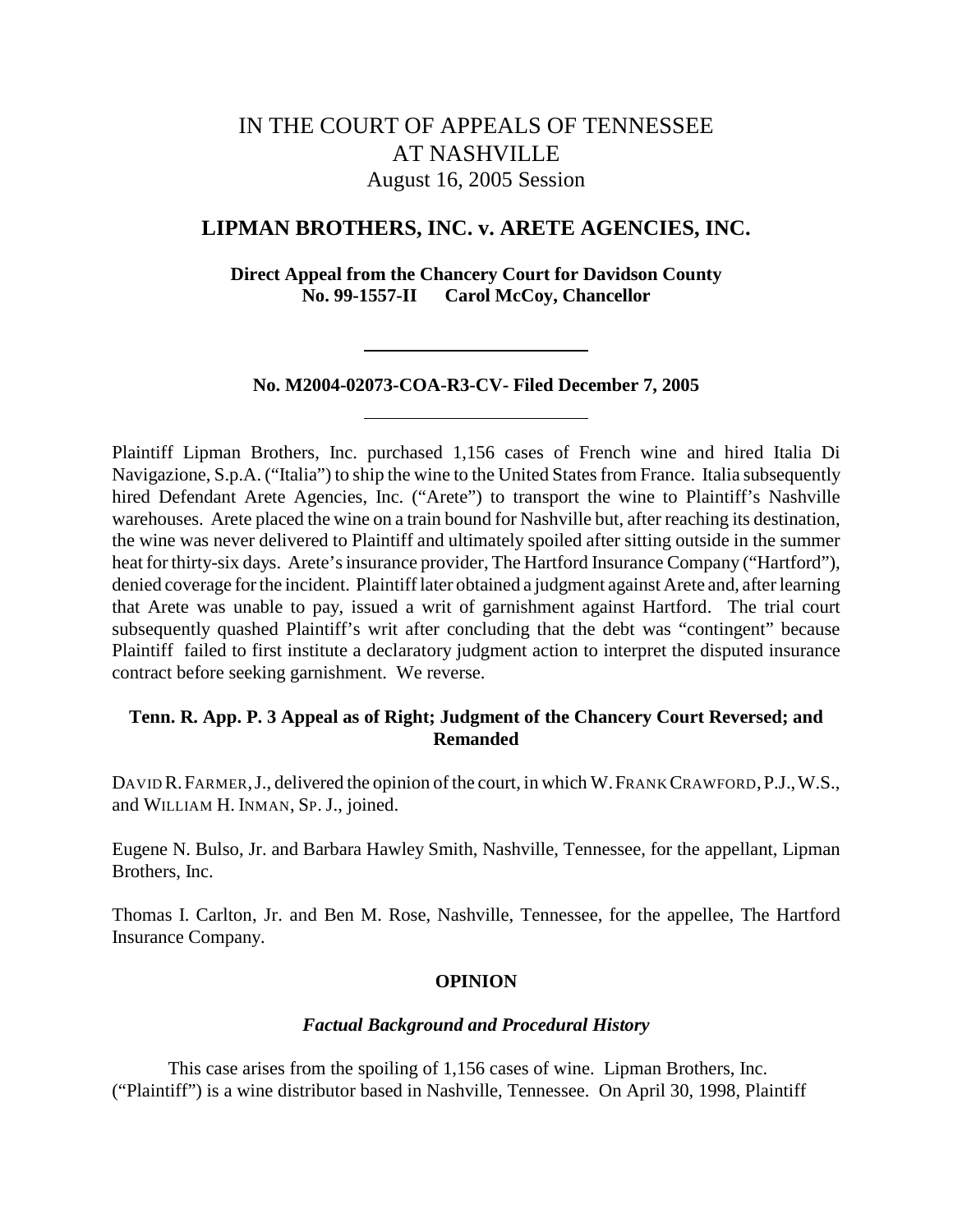contracted with Italia Di Navigazione, S.p.A. ("Italia") to ship 1,156 cases of wine from Les Vins Georges Duboeuf in La-Chappelle-De Guinchay, France, to Lipman's warehouse located in Nashville, Tennessee. Italia shipped the wine overseas from France to Savannah, Georgia, and subcontracted with Arete Agencies, Inc. ("Arete") to transport the wine from Savannah to Plaintiff's Nashville warehouses. On June 5, 1998, Arete placed the wine on a railroad car for immediate transport to Nashville. The wine arrived in Nashville on June 8, 1998, but Plaintiff did not receive it until July 15, 1998. During this thirty-six day period, the wine remained outside in the railyard unprotected from the summer heat and elements. As a result of this exposure, the wine spoiled. Plaintiff subsequently filed suit against Arete on June 2, 1999, to recover damages resulting from the spoiling of the wine.

At all times relevant to this matter, Arete had insurance coverage under a commercial general liability policy issued by The Hartford Insurance Company ("Hartford"). Arete submitted a claim to Hartford for Plaintiff's loss and asked Hartford to defend and indemnify Arete with respect to Plaintiff's complaint. However, Hartford denied coverage for Arete's claim on July 15, 1999, due to a "care, custody, or control" exclusion in the policy. Specifically, in a letter to Arete, Hartford stated:

The Hartford Insurance Company issued Policy No. 22 SBA EK7130 to Arete Transportation with a policy period from 1/27/98 through 1/27/99. The limits of liability are \$1M per occurrence for all bodily injury or property damage. The pertinent coverage form is the SS 00 08 0698, the Business Liability endorsement. This form indicates under the insuring agreement that we will pay all the sums that the insured becomes legally obligated to pay as damages because of bodily injury, property damage, personal injury or advertising injury to which this insurance applies. A review of the exclusions in this form indicate under Exclusion K. 4 that this policy would not apply to property damages to property in care, custody or control of the insured. Since [Plaintiff's] Complaint indicates that the property damage occurred while in the care and control of Arete, we must respectfully disclaim coverage for this loss based on this exclusion.

After Hartford refused to defend the case, Arete filed an answer to Plaintiff's complaint. Arete subsequently dissolved on December 14, 1999. On April 28, 2000, the court granted judgment for Plaintiff against Arete in the amount \$52,032.28.

Due to Arete's inability to pay the court's judgment, Plaintiff executed a non-wage garnishment against Hartford seeking payment of the \$52,032.28 award.Hartford responded by arguing that the insurance policy did not provide coverage for the allegations made in Plaintiff's original complaint or for the damages claimed therein. Hartford subsequently filed a Motion to Quash Plaintiff's Writ of Execution and Garnishment asserting, among other things, that any obligation owed by Hartford was contingent and thus not subject to garnishment. In support of this argument, Hartford cited the Tennessee Supreme Court's decision in *Overman v. Overman*, 570 S.W.2d 857 (Tenn. 1978) for the proposition that "[w]hile obligations that are certain,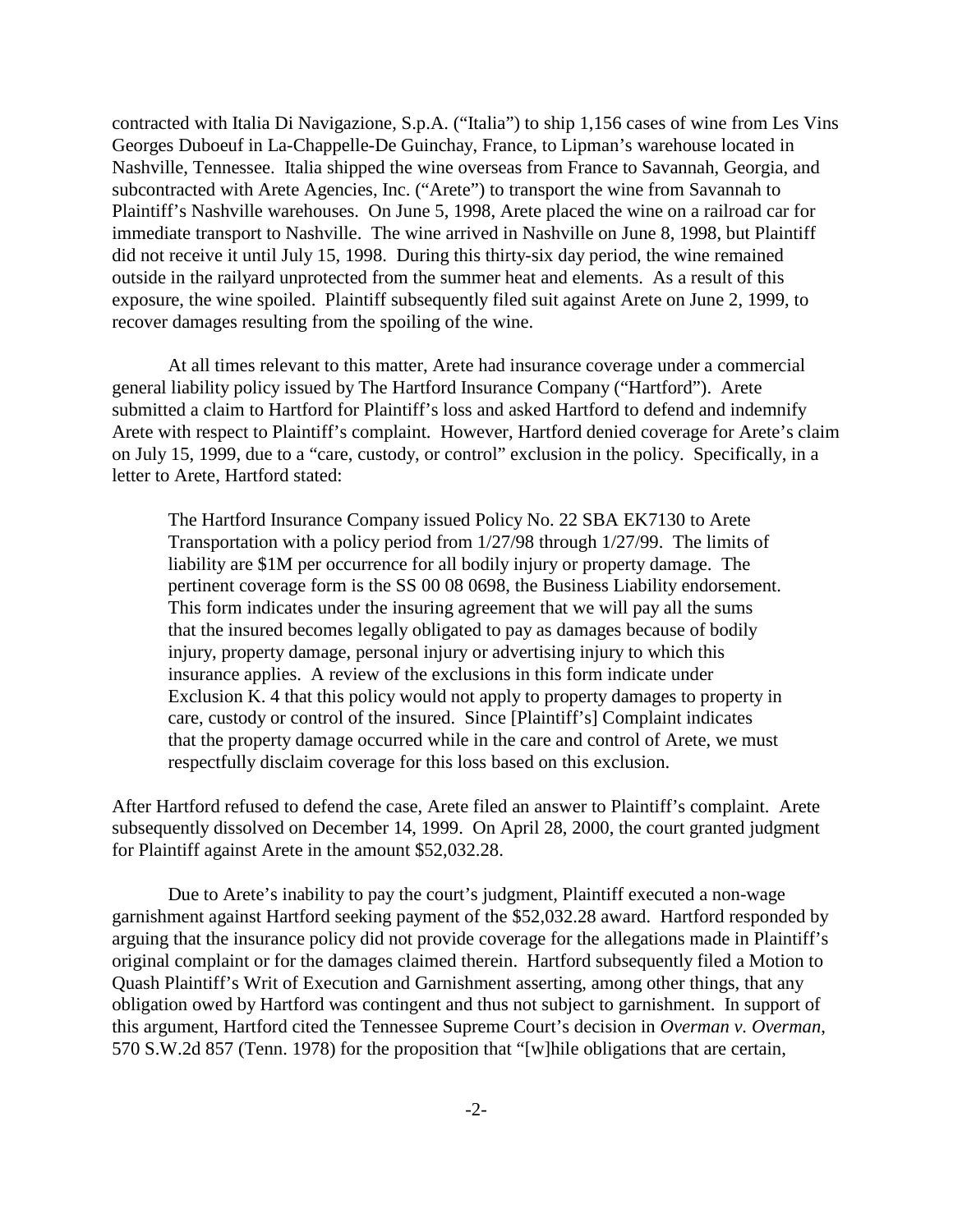although not presently due, are subject to garnishment under Tennessee law, obligations that are contingent, in that they may never become due[,] are not." Hartford argued that since Plaintiff had not first sought a declaratory judgment action interpreting the insurance contract, any amount potentially due under the contract was contingent. Plaintiff filed a Motion for Conditional Judgment on June 25, 2004. The trial court granted Hartford's Motion to Quash from the Bench on July 23, 2004. In so ruling, the trial judge made the following findings:

The statute under which [Plaintiff] has issued a garnishment against [Hartford] is [Tenn. Code Ann. §] 26-2-202. . . .

. . . The statute that I referenced says that all property, debts[,] and effects of the defendant in the possession or under the control of the garnishee shall be liable to satisfy the plaintiff's judgment from the service of the notice or from the time they came into the plaintiff's hands if acquired subsequent to the service of the notice and before judgment.

The little notes cite the cases that have been referenced here. [*Overman*]. They make a distinction between property that's subject to the garnishment....

. . . .

. . . .

The question is whether or not Hartford has property that is subject to garnishment so as to satisfy [Plaintiff's] judgment. [Hartford has] come forward and said, ["]We have no obligation to pay the judgment because the contract has an exclusion, and the provision of the exclusion appears in a form called the "Business Liability Coverage Form."

. . . .

[Garnishment applies] to insurance companies when it's clear that they have an obligation to pay. . . . [Hartford denies] any obligation or any liability to Arete. I have looked at the contract.

. . . .

The burden on the insurance company to show that they have no liability to Arete by case law is a heavy burden. To come out from under an insurance policy, that's generally a heavy burden. That's not the same burden that exists in denying obligations under a garnishment. It's a different burden.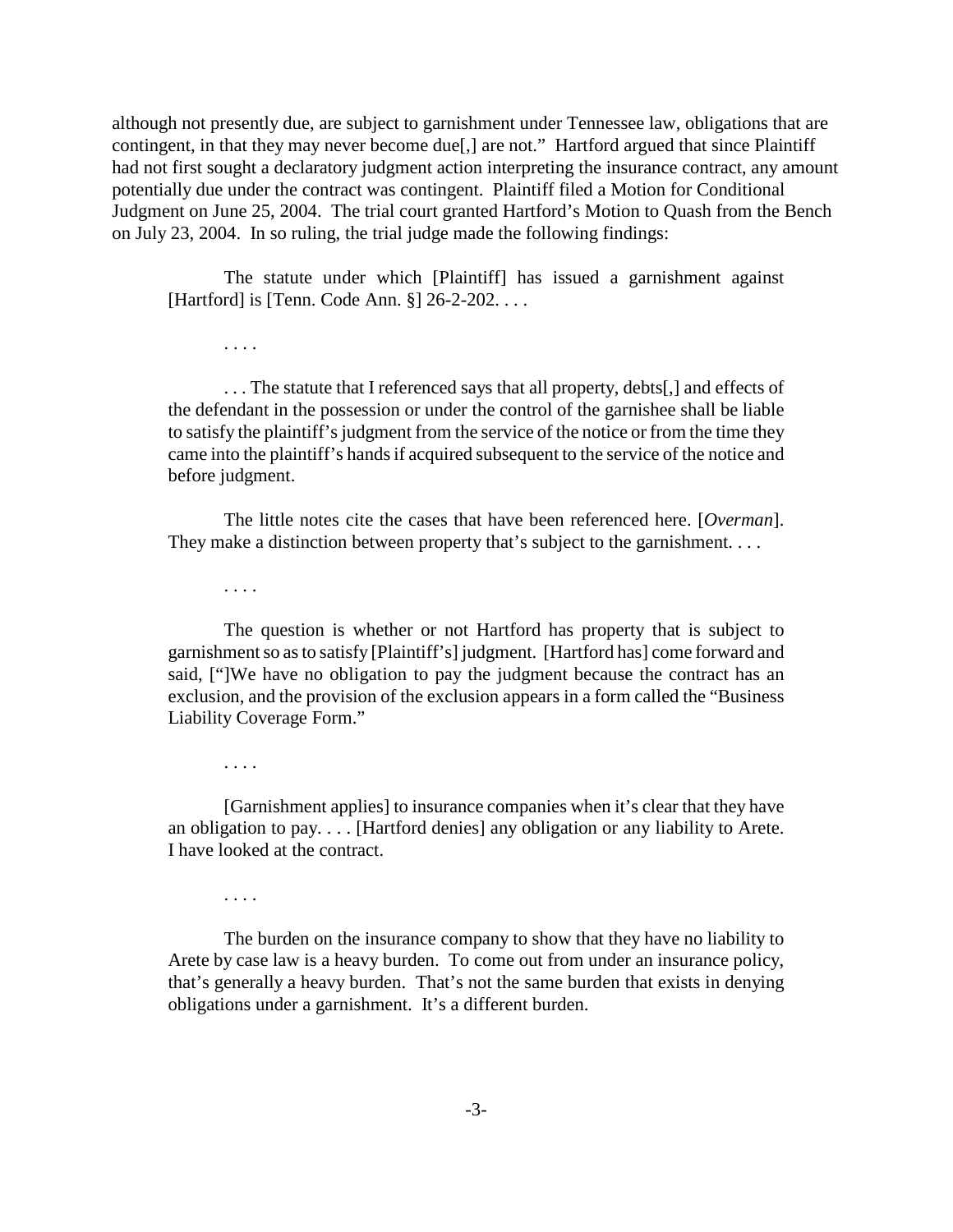That doesn't mean that Lipman cannot pursue Hartford. But it has to be in a more proper form. . . . I think that the issue will really focus on what was Hartford's obligation under the contract that they had with Arete, that Lipman steps into the shoes of Arete for the purposes of construing this contract as the judgment creditor.

Hartford denied that it had liability when a demand was made early on. . . .

And the garnishment statute<sup>[,]</sup> as I construe it<sup>[,]</sup> was not to attach an insurance policy. It was to attach property, debts[,] and effects of the defendant in the possession or under the control of the garnishee. Right now, there is no showing that Hartford has any property, debts[,] or affects of the defendant in its possession or under its control.

That's what we're looking at. And while, [Plaintiff argues] that there's an obligation, the chose in action must be one that the Court can recognize as constituting property. And that is not what we have here. We have a denial of coverage. And that's what makes it contingent. I can't do that in these proceedings.

Plaintiff subsequently filed a Motion to Reconsider which the trial court denied. The trial court entered a final written order quashing Plaintiff's Writ of Execution and Garnishment on August 20, 2004. Plaintiff appealed.

#### *Issues Presented*

We find the issue in this case to be whether the trial court erred in quashing Plaintiff's Writ of Garnishment. For the reasons stated below, we reverse.

#### *Standard of Review*

The issues presented in this appeal are issues of law. The standard of review for this Court on issues of law is *de novo*, with no presumption of correctness afforded to the conclusions of the court below. *Bowden v. Ward*, 27 S.W.3d 913, 916 (Tenn. 2000); Tenn R. App. P. 13(d) (2005).

## *Analysis*

In this case, Plaintiff filed a Writ of Garnishment against proceeds allegedly owed to judgment debtor Arete under a policy issued by Arete's insurer, Hartford. Hartford denied coverage. The trial court subsequently quashed Plaintiff's writ after finding that any debt owed by Hartford to Arete was contingent since a legal dispute existed as to whether the insurance contract provided coverage. The trial court further refused to address the dispute because it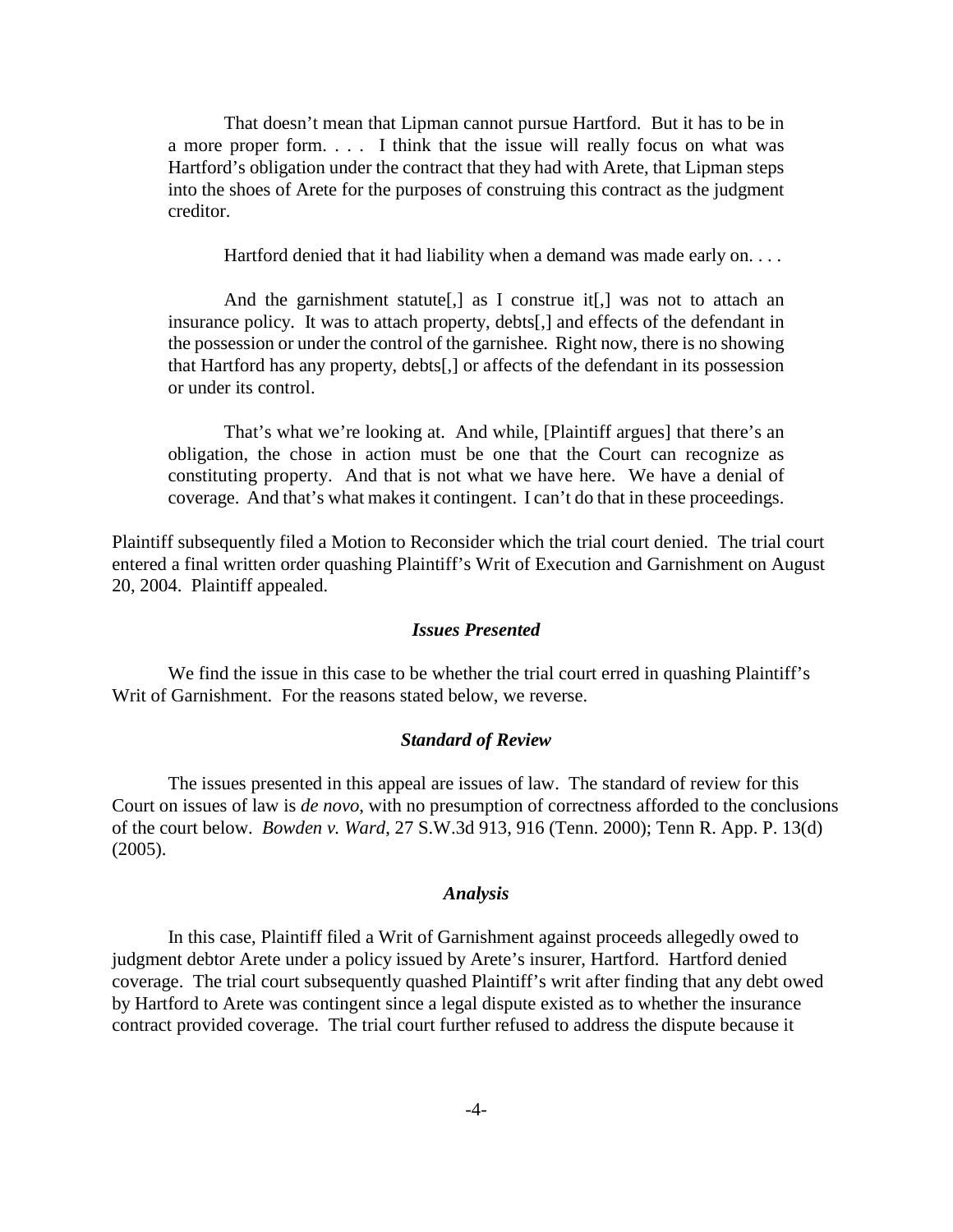concluded that it was improper for a court to interpret a disputed insurance contract in a garnishment proceeding. We disagree with both holdings.

This Court has previously defined a garnishment as "an attachment of a debt due the judgment debtor from the garnishee." *Smith v. Smith*, 165 S.W.3d 285, 293 (Tenn. Ct. App. 2004) (citations omitted). "[S]ervice of the garnishment upon the garnishee is a warning to the garnishee not to pay the debt but to answer the garnishment and hold the fund subject to the orders of the [c]ourt." *Id.* Tennessee law allows for garnishment of proceeds from commercial general liability insurance policies when "a defendant has actually suffered the damages of the kind contemplated by the contract." *Gray v. Houck*, 68 S.W.2d 117, 118 (Tenn. 1930). However, "Tenn. Code Ann. § 29-7-112 (2002) provides that a final garnishment judgment may be entered against a garnishee only where 'it appears that the garnishee is indebted to the [principal judgment debtor] defendant.' " *Tenn. Indus. Mach. Co. v. Accuride Corp*., 139 S.W.3d 290, 294 (Tenn. Ct. App. 2004). Such indebtedness must be actual and vested, not contingent upon some future action or event.<sup>1</sup> Overman v. Overman, 570 S.W.2d 857, 858 (Tenn. 1978).

When a debt is disputed in a garnishment action,

[i]t falls upon the trial court . . . to determine the indebtedness of the garnishee before entering judgment. *Meadows v. Meadows*, No. 88-135-II, 1988 WL 116382, at \*2 (Tenn. Ct. App. 1988) (citing *Cheatham v. Trotter*, 7 Tenn. (1 Peck) 198 (1823)). As the court makes this determination, it must bear in mind the general rule that a "plaintiff is not to be placed in any better position, nor the garnishee in any worse position, than he would be if defendant himself was enforcing his claim." *Gray v. Houck*, 167 Tenn. 233, 68 S.W.2d 117, 118 (1934) (citation omitted). This is because, "the plaintiff in garnishment is, in his relation to the garnishee, substituted merely to the rights of his own debtor, and can enforce no demand against the garnishee which the debtor himself, if suing, would not be entitled to recover." *Id*.

*Accuride*, 139 S.W.3d at 294.

In the case at bar, the trial court relied upon the Tennessee Supreme Court's holding in *Overman v. Overman*, 570 S.W.2d 857 (Tenn. 1978), in finding that any debt owed from Hartford to Arete was contingent and thus not subject to garnishment. However, we find *Overman* inapplicable to the facts in this case. In *Overman*, the plaintiff sought to garnish rights held by the defendant in two annuity agreements which were not yet mature. *Id.* at 857. In holding that the plaintiff could not garnish the annuities, the Tennessee Supreme Court found that

 $<sup>1</sup>$ As we discuss below, a denial of insurance coverage by a garnishee insurance company alone does not make</sup> alleged debt contingent for the purposes of garnishment.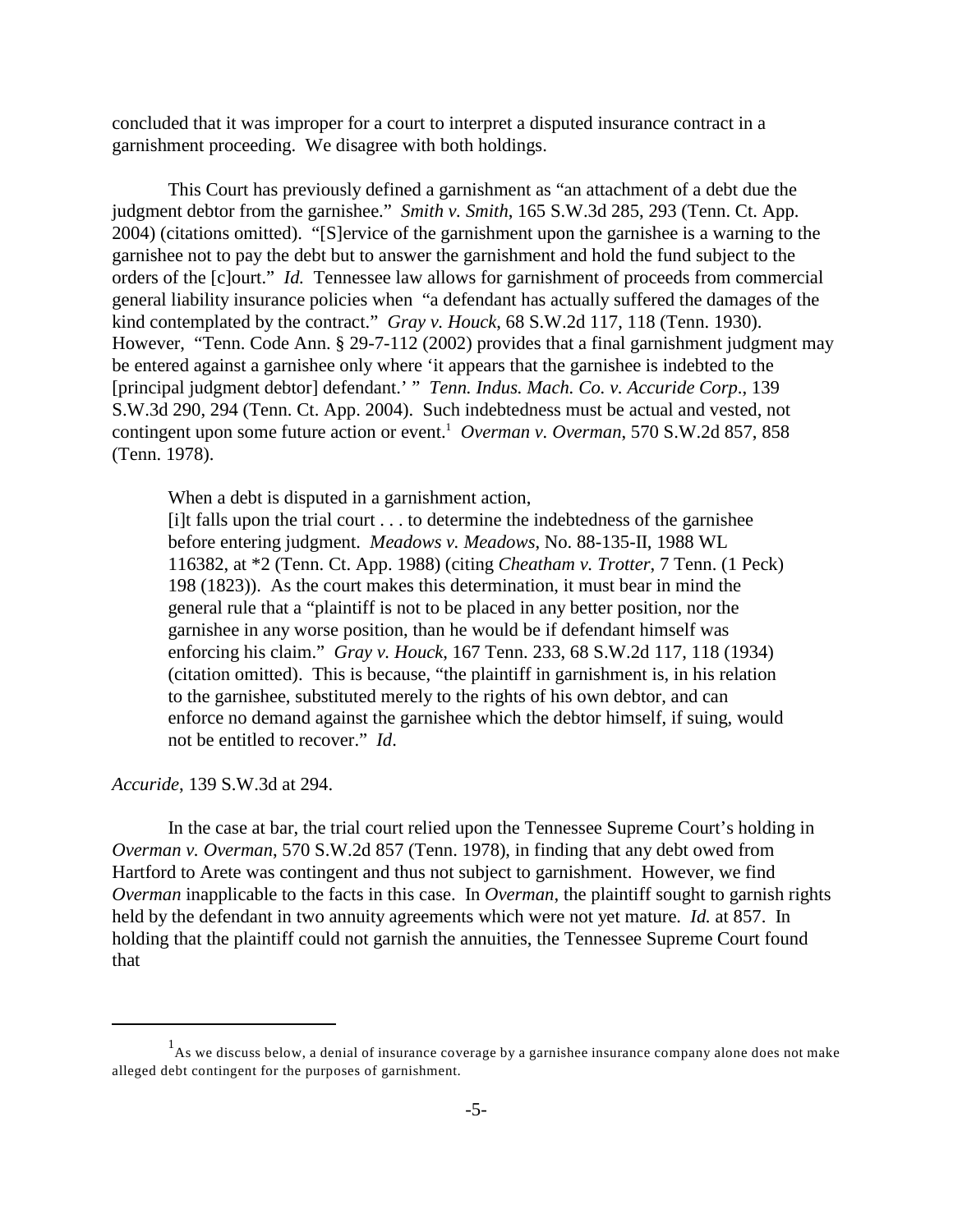this obligation, whether it is characterized as a debt or as a chose in action, is not subject to garnishment because it is contingent on a future event[–the defendant's] survival until the dates of maturity. If he should die before the contracts mature, the respondents will never be indebted to [the defendant] in any amount. While obligations that are certain, although not presently due, are subject to garnishment, obligations that are contingent, in that they may never become due, are not.

## *Id.* at 858 (citations omitted).

In this case, the alleged debt owed by Hartford to Arete under the insurance policy is not contingent upon some future event. Rather, we find that any such debt accrued at the time an event allegedly covered under the policy occurred. In so ruling, we adopt the reasoning set forth in *Zimek v. Ill. Nat. Cas. Co.*, 19 N.E.2d 620 (Ill. 1939), where the Illinois Supreme Court held:

In the present case it is said the claim is contingent because the casualty company denies that it is liable to Zimek under the terms of the policy of insurance. But defendant misconceives the nature of the contingency contemplated by the rule. A contingent claim is one where liability hinges upon some future event, which may or may not occur; it is dependent on some condition as yet unperformed. *Grand Lodge, I. O. O. F. v. Troutman*, 80 Kan. 441, 103 P. 94. Here, whatever right Zimek has against the company has vested; all the events which can fix the garnishee with liability have taken place. It only remains to be determined whether those events make the casualty company liable to Zimek. . . . Thus, the denial of liabilit[y] by the garnishee does not create a contingency which will prevent garnishment. If we held otherwise, garnishment process by a creditor could be defeated in every case by the garnishee's denial of indebtedness to the judgment debtor.

#### *Zimek*, 19 N.E.2d at 623.

Since we have held that the alleged debt in this case is not contingent, the only issue remaining is whether Hartford's insurance contract provided coverage to Arete for losses suffered by Plaintiff. As previously noted, in garnishment proceedings "[i]t falls upon the trial court . . . to determine the indebtedness of the garnishee before entering judgment." *Accuride*, 139 S.W.3d at 294 (citations omitted). As a result, we remand this case to the trial court for the purpose of determining coverage under the insurance policy between Hartford and Arete.